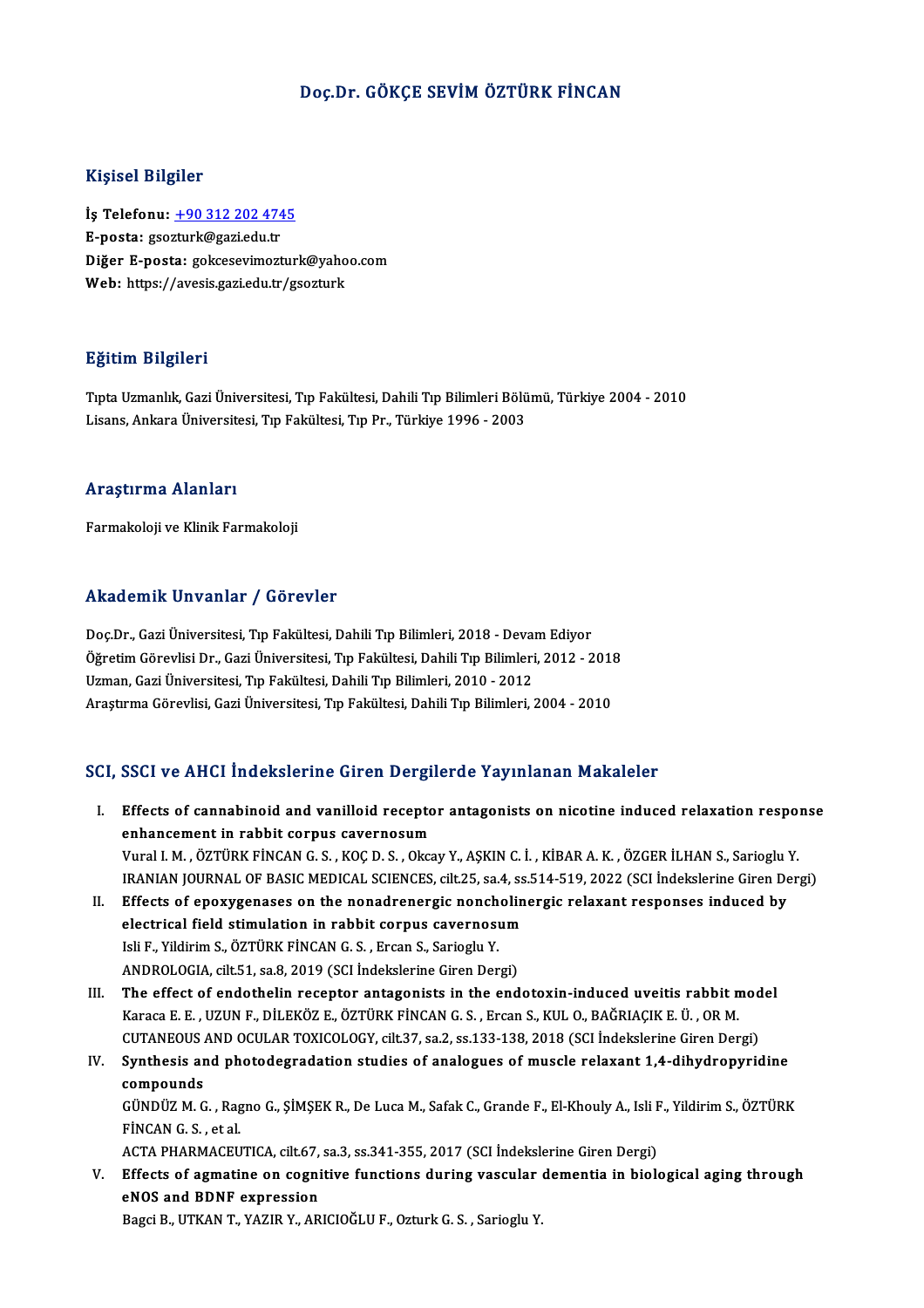PSYCHIATRY AND CLINICAL PSYCHOPHARMACOLOGY, cilt.27, sa.2, ss.106-115, 2017 (SCI İndekslerine Giren<br>Persi) PSYCHI<br>Dergi)<br>Chang PSYCHIATRY AND CLINICAL PSYCHOPHARMACOLOGY, cilt.27, sa.2, ss.106-115, 2017 (SCI Indekslerine Giren<br>Dergi)<br>VI. Changes in cholinergic and nitrergic systems of defunctionalized colons after colostomy in rabbits<br>Maroliagly S

- Dergi)<br>VI. Changes in cholinergic and nitrergic systems of defunctionalized colons after colostomy in rabbits<br>Moralioglu S., Vural I. M. , Ozen I. O. , Ozturk G. S. , Sarioglu Y., Basaklar A. C. JOURNAL OF SURGICAL RESEARCH, cilt.207, ss.63-69, 2017 (SCI İndekslerine Giren Dergi) Moralioglu S., Vural I. M. , Ozen I. O. , Ozturk G. S. , Sarioglu Y., Basaklar A. C.<br>JOURNAL OF SURGICAL RESEARCH, cilt.207, ss.63-69, 2017 (SCI İndekslerine Giren Dergi)<br>VII. Role of nicotinic acetylcholine receptor subty
- stimulation elicited contractile responses in rabbit urine bladder<br>Fincan G. S., Vural I. M., Yildirim S. S., Isli F., Dilekoz E., Ercan S., Sarioglu Y. Role of nicotinic acetylcholine receptor subtypes on nicotine's enh<br>stimulation elicited contractile responses in rabbit urine bladder<br>Fincan G. S. , Vural I. M. , Yildirim S. S. , Isli F., Dilekoz E., Ercan S., Sarioglu Y stimulation elicited contractile responses in rabbit urine bladder<br>Fincan G. S. , Vural I. M. , Yildirim S. S. , Isli F., Dilekoz E., Ercan S., Sarioglu Y.<br>EUROPEAN REVIEW FOR MEDICAL AND PHARMACOLOGICAL SCIENCES, cilt.20, Fincan G. S. , Vural I. M. , Y.<br>EUROPEAN REVIEW FOR I<br>İndekslerine Giren Dergi)<br>Effects of shronis I. DO EUROPEAN REVIEW FOR MEDICAL AND PHARMACOLOGICAL SCIENCES, cilt.20, sa.8, ss.1636-1641, 2016 (SCI<br>Indekslerine Giren Dergi)<br>VIII. Effects of chronic L-DOPA administration on neurogenic and endothelium-dependent relaxation<br>R
- Indekslerine Giren Dergi)<br>Effects of chronic L-DOPA administration<br>responses in rabbit corpus cavernosum<br>Vidinim S. ÖZTÜRK FİNCAN C.S., Joli E. Excen Effects of chronic L-DOPA administration on neuroge<br>responses in rabbit corpus cavernosum<br>Yildirim S., ÖZTÜRK FİNCAN G.S., Isli F., Ercan S., Sarioglu Y.<br>PHAPMACOLOCICAL PEPOPTS silt 69 sp.5 ss.936 934 3014 responses in rabbit corpus cavernosum<br>Yildirim S., ÖZTÜRK FİNCAN G. S. , Isli F., Ercan S., Sarioglu Y.<br>PHARMACOLOGICAL REPORTS, cilt.68, sa.5, ss.926-934, 2016 (SCI İndekslerine Giren Dergi)<br>Synthosis, strustural sharaste Yildirim S., ÖZTÜRK FİNCAN G. S. , Isli F., Ercan S., Sarioglu Y.<br>PHARMACOLOGICAL REPORTS, cilt.68, sa.5, ss.926-934, 2016 (SCI İndekslerine Giren Dergi)<br>IX. Synthesis, structural characterization and myorelaxant activity PHARMACOLOGICAL REPORTS, cilt.68, sa.5, ss.926-9<br>Synthesis, structural characterization and my<br>derivatives containing different ester groups<br>C<sup>(INDI7</sup> M.C., Albarrak E. Joli E. ÖZTÜDK FİNCAN Synthesis, structural characterization and myorelaxant activity of 4-naphthylhexahydroquinoline<br>derivatives containing different ester groups<br>GÜNDÜZ M. G. , Albayrak E., Isli F., ÖZTÜRK FİNCAN G. S. , Yildirim S., ŞİMŞEK R

der<mark>ivatives</mark><br>GÜNDÜZ M.<br>Butcher R. J.<br>JOUPNAJ OF GÜNDÜZ M. G. , Albayrak E., Isli F., ÖZTÜRK FİNCAN G. S. , Yildirim S., ŞİMŞEK R., Safak C., Sarioglu Y., Yidirim S.<br>Butcher R. J.<br>JOURNAL OF THE SERBIAN CHEMICAL SOCIETY, cilt.81, sa.7, ss.729-738, 2016 (SCI İndekslerine

Butcher R. J.<br>JOURNAL OF THE SERBIAN CHEMICAL SOCIETY, cilt.81, sa.7, ss.729-738, 2016 (SCI Indekslerine Giren Der<br>X. The effects of hydrogen sulfide on electrical field stimulation-induced neurogenic contractile<br>Represent JOURNAL OF THE SERBIAN CHEMICAL SOCIETY, cilt.81, sa.7, ss.729-738, 2016 (SCI Indekslerine Giren Dergi)<br>The effects of hydrogen sulfide on electrical field stimulation-induced neurogenic contractile<br>responses in isolated r The effects of hydrogen sulfide on electri<br>responses in isolated rabbit lower esoph:<br>adrenergic non-cholinergic transmission<br>KARA H. Joli E. ÖZTÜRK FİNCAN C.S. Vildirim KARA H., Isli F., ÖZTÜRK FİNCAN G. S., Yildirim S., Ercan S., Sarioglu Y.

PHARMACOLOGICAL REPORTS, cilt.68, sa.6, ss.1350-1357, 2016 (SCI İndekslerine Giren Dergi)

KARA H., Isli F., ÖZTÜRK FİNCAN G. S. , Yildirim S., Ercan S., Sarioglu Y.<br>PHARMACOLOGICAL REPORTS, cilt.68, sa.6, ss.1350-1357, 2016 (SCI İndekslerine Giren Dergi)<br>XI. Microwave-assisted synthesis and myorelaxant activity PHARMACOLOGICAL REPORTS, cilt.68, sa.6, ss.1350-1357, 2016 (SCI İndekslerine Giren Dergi)<br>Microwave-assisted synthesis and myorelaxant activity of 9-indolyl-1,8-acridinedione derivatives<br>GÜNDÜZ M. G. , Isli F., El-Khouly A Mi<mark>crowave</mark><br>GÜNDÜZ M.<br>Butcher R. J.<br>EUROPEAN I GÜNDÜZ M. G. , Isli F., El-Khouly A., Yildirim S., ÖZTÜRK FİNCAN G. S. , ŞİMŞEK R., Safak C., Sarioglu Y., Yildrim S. O. ,<br>Butcher R. J.<br>EUROPEAN JOURNAL OF MEDICINAL CHEMISTRY, cilt.75, ss.258-266, 2014 (SCI İndekslerine

Butcher R. J.<br>EUROPEAN JOURNAL OF MEDICINAL CHEMISTRY, cilt.75, ss.258-266, 2014 (SCI İndekslerine Giren Dergi)<br>XII. Synthesis and Myorelaxant Activity of Fused 1,4-Dihydropyridines on Isolated Rabbit Gastric Fundus<br>Sefek EUROPEAN JOURNAL OF MEDICINAL CHEMISTRY, cilt.75, ss.258-266, 2014 (SCI İndekslerine Giren Dergi)<br>Synthesis and Myorelaxant Activity of Fused 1,4-Dihydropyridines on Isolated Rabbit Gastric<br>Safak C., GÜNDÜZ M. G. , Ilhan S Synthesis and Myorelaxant Activity of Fused 1,4-Dihydropyridines on Isolated Rabb:<br>Safak C., GÜNDÜZ M. G. , Ilhan S., ŞİMŞEK R., Isli F., Yildirim S., ÖZTÜRK FİNCAN G. S. , Sarioglu Y.,<br>DRUG DEVELOPMENT RESEARCH, cilt.73, Safak C., GÜNDÜZ M. G. , Ilhan S., ŞİMŞEK R., Isli F., Yildirim S., ÖZTÜRK FİNCAN G. S. , Sarioglu Y., Linden A.<br>DRUG DEVELOPMENT RESEARCH, cilt.73, sa.6, ss.332-342, 2012 (SCI İndekslerine Giren Dergi)<br>XIII. Investigation

## DRUG DEVELOPMENT RESEARCH, cil<br>Investigation of myorelaxant act<br>in isolated rabbit gastric fundus<br>ÖZTÜPK FİNCAN C-S-CÜNDÜZ M-C in isolated rabbit gastric fundus<br>ÖZTÜRK FİNCAN G. S. , GÜNDÜZ M. G. , Vural I. M. , ŞİMŞEK R., Sarioglu Y., Safak C. in isolated rabbit gastric fundus<br>ÖZTÜRK FİNCAN G. S. , GÜNDÜZ M. G. , Vural I. M. , ŞİMŞEK R., Sarioglu Y., Safak C.<br>MEDICINAL CHEMISTRY RESEARCH, cilt.21, sa.8, ss.1817-1824, 2012 (SCI İndekslerine Giren Dergi)<br>Establish

### XIV. Establishment of a primary pleomorphic xanthoastrocytoma cell line: in vitro responsiveness to some chemotherapeutics. MEDICINAL CHEMISTRY RES<br>Establishment of a primar<br>some chemotherapeutics.<br>PAČPIACIK E Ü. Paykanor N Establishment of a primary pleomorphic xanthoastrocytoma cell line: in vitro responsiveness to<br>some chemotherapeutics.<br>BAĞRIAÇIK E. Ü. , Baykaner M. K. , Yaman M., Sivrikaya G., Durdag E., Emmez H., ÖZTÜRK FİNCAN G. S. , B

some chemotherapeu<br>BAĞRIAÇIK E. Ü. , Bayka<br>Ö. , Secen A. E. , Ercan S.<br>Naurosurgery, silt 70, ss BAĞRIAÇIK E. Ü. , Baykaner M. K. , Yaman M., Sivrikaya G., Durdag E., Emmez H., ÖZTÜ.<br>Ö. , Secen A. E. , Ercan S.<br>Neurosurgery, cilt.70, sa.1, ss.188-97, 2012 (SCI Expanded İndekslerine Giren Dergi)<br>Enhancement effects of

- Ö. , Secen A. E. , Ercan S.<br>Neurosurgery, cilt.70, sa.1, ss.188-97, 2012 (SCI Expanded Indekslerine Giren Dergi)<br>XV. Enhancement effects of nicotine on neurogenic relaxation responses in the corpus cavernosum in<br>rebbit Neurosurgery, cilt.70, sa.1, ss.188-97, 2012 (SCI Expanded Indekslerin<br>Enhancement effects of nicotine on neurogenic relaxation res<br>rabbits: The role of nicotinic acetylcholine receptor subtypes<br>ÖZTÜPK ENCAN C.S., Vural J. Enhancement effects of nicotine on neurogenic relations.<br>The role of nicotinic acetylcholine recepto<br>ÖZTÜRK FİNCAN G.S., Vural I.M., Ercan Z.S., Sarioglu Y.<br>FUROPEAN JOURNAL OF PHARMACOLOCY silt 627, se 281 rabbits: The role of nicotinic acetylcholine receptor subtypes<br>ÖZTÜRK FİNCAN G. S. , Vural I. M. , Ercan Z. S. , Sarioglu Y.<br>EUROPEAN JOURNAL OF PHARMACOLOGY, cilt.627, ss.281-284, 2010 (SCI İndekslerine Giren Dergi)<br>Conde
- ÖZTÜRK FİNCAN G. S. , Vural I. M. , Ercan Z. S. , Sarioglu Y.<br>EUROPEAN JOURNAL OF PHARMACOLOGY, cilt.627, ss.281-284, 2010 (SCI İndekslerine Giren Dergi)<br>XVI. Condensed 1,4-dihydropyridines with various esters and their ca EUROPEAN JOURNAL OF PHARMACOLOGY, cilt.627, ss.281-284, 2010 (SCI İndeksle<br>Condensed 1,4-dihydropyridines with various esters and their calcium ch<br>Bulbul B., Ozturk G. S. , Vural M., ŞİMŞEK R., Sarioglu Y., Linden A., Ulge Condensed 1,4-dihydropyridines with various esters and their calcium channel antagonist activities<br>Bulbul B., Ozturk G. S. , Vural M., ŞİMŞEK R., Sarioglu Y., Linden A., Ulgen M., Safak C.<br>EUROPEAN JOURNAL OF MEDICINAL CHE Bulbul B., Ozturk G. S. , Vural M., ŞİMŞEK R., Sarioglu Y., Linden A., Ulgen M., Safak C.<br>EUROPEAN JOURNAL OF MEDICINAL CHEMISTRY, cilt.44, sa.5, ss.2052-2058, 2009 (SCI İndekslerine Gire<br>XVII. Functional Characterization
- EUROPEAN JOURNAL OF MEDICINAL CHEMISTRY, cilt.44, sa.5, ss.2052-2058, :<br>Functional Characterization of Nonadrenergic Noncholinergic Neuro<br>Endocannabinoids: An in Vitro Study in Rabbit Corpus Cavernosum<br>Varal I.M., Otturk C Functional Characterization of Nonadrenergic Noncholinergic Neurotransmitter Release via<br>Endocannabinoids: An in Vitro Study in Rabbit Corpus Cavernosum<br>Vural I.M., Ozturk G.S., Sarioglu Y. JOURNAL OF SEXUAL MEDICINE, cilt.6, sa.3, ss.717-729, 2009 (SCI Indekslerine Giren Dergi)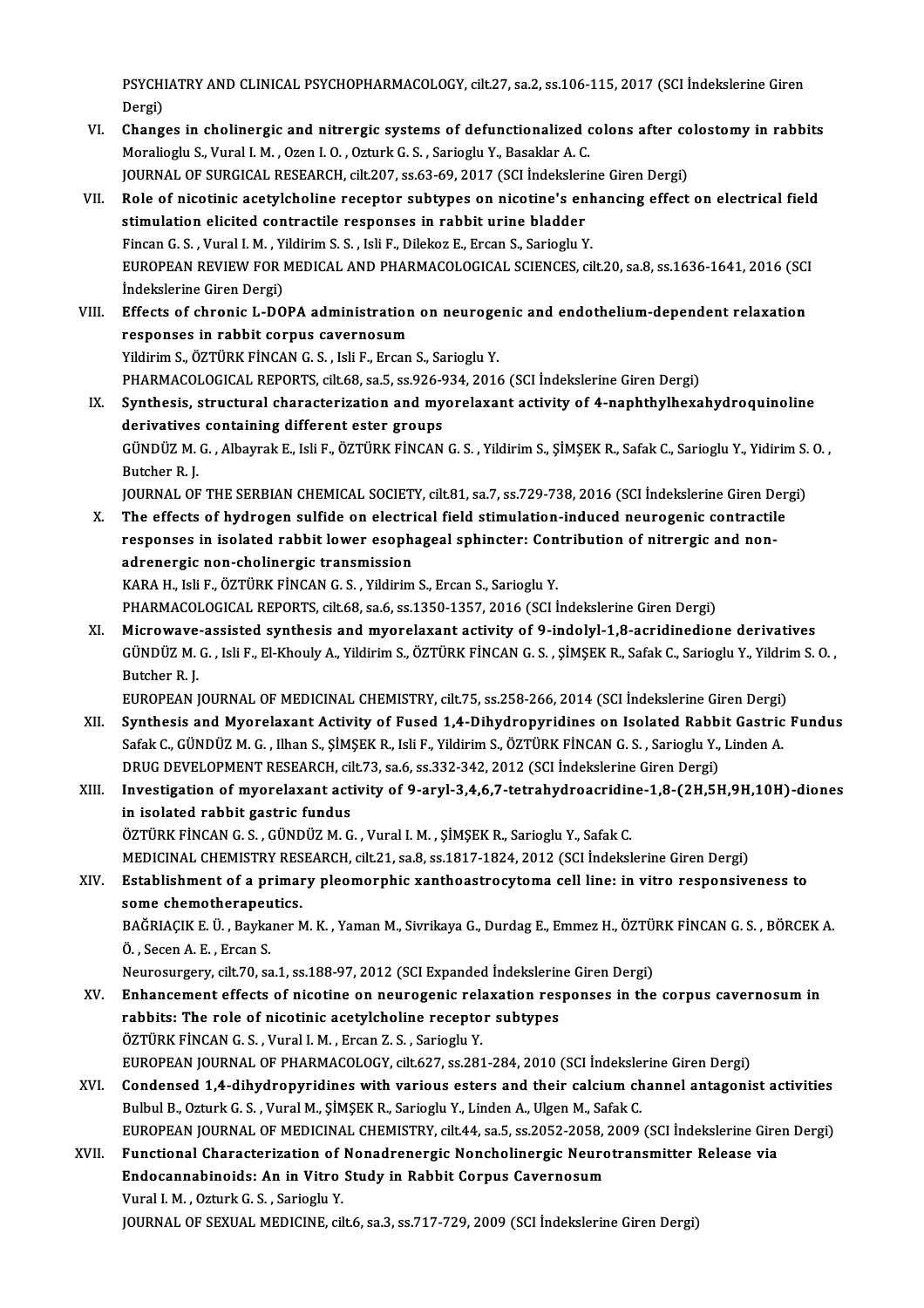| XVIII. | Role of nicotinic acetylcholine receptor subtypes on nicotine-induced neurogenic contractile                            |
|--------|-------------------------------------------------------------------------------------------------------------------------|
|        | response alternation in the rabbit gastric fundus                                                                       |
|        | Vural I. M., ÖZTÜRK FİNCAN G. S., Bozkurt N. B., Ercan Z. S., Sarioglu Y.                                               |
|        | EUROPEAN JOURNAL OF PHARMACOLOGY, cilt.602, ss.395-398, 2009 (SCI Indekslerine Giren Dergi)                             |
| XIX.   | Hydrogen peroxide and antioxidizing enzymes involved in modulation of transient facilitatory                            |
|        | effects of nicotine on neurogenic contractile responses in rat gastric fundus.                                          |
|        | Ilhan S., Sarioglu Y., Vural I. M., Dilekoez E., Oeztuerk G. S., Ercan Z. S.                                            |
|        | European journal of pharmacology, cilt.587, sa.1-3, ss.267-72, 2008 (SCI Expanded İndekslerine Giren Dergi)             |
| XX.    | The effects of varicocele and its surgical correction on vas deferens motility                                          |
|        | Demirtola A., Ozen I. O., Ozturk G. S., Vural I. M., Ercan S., Kale N., Sarioglu Y.                                     |
|        | PEDIATRIC SURGERY INTERNATIONAL, cilt.24, sa.3, ss.319-323, 2008 (SCI İndekslerine Giren Dergi)                         |
| XXI.   | Evaluation of myorelaxant activity of 7-substituted hexahydroquinoline derivatives in isolated rabbit<br>gastric fundus |
|        | GÜNDÜZ M. G., Ozturk G. S., Vural I. M., ŞİMŞEK R., Sarioglu Y., Safak C.                                               |
|        | EUROPEAN JOURNAL OF MEDICINAL CHEMISTRY, cilt.43, sa.3, ss.562-568, 2008 (SCI İndekslerine Giren Dergi)                 |
| XXII.  | Synthesis of 2-Methyl-4-aryl-4,6,7,8-tetrahydro-5(1H)-quinolone Derivatives and their Effects on                        |
|        | <b>Potassium Channels</b>                                                                                               |
|        | Oeztuerk G. S., Vural M., GÜNDÜZ M. G., ŞİMŞEK R., Sarioglu Y., Safak C.                                                |
|        | ARZNEIMITTELFORSCHUNG-DRUG RESEARCH, cilt.58, sa.12, ss.659-665, 2008 (SCI İndekslerine Giren Dergi)                    |
| XXIII. | Synthesis and calcium modulatory activity of 3-alkyloxycarbonyl-4-(disubstituted) aryl-5-oxo-                           |
|        | 1,4,5,6,7,8-hexahydroquinoline derivatives                                                                              |
|        | ŞİMŞEK R., Ozturk G. S., Vural I. M., GÜNDÜZ M. G., Sarioglu Y., Safak C.                                               |
|        | ARCHIV DER PHARMAZIE, cilt.341, sa.1, ss.55-60, 2008 (SCI Indekslerine Giren Dergi)                                     |
| XXIV.  | Enhancement effects of nicotine on neurogenic contractile responses in rabbit gastric fundus.                           |
|        | Ilhan S., Vural I. M., Dilekoz E., Ozturk G. S., Sarioglu Y.                                                            |
|        | European journal of pharmacology, cilt.561, sa.1-3, ss.182-8, 2007 (SCI Expanded Indekslerine Giren Dergi)              |
| XXV    | Nicotine potentiates the neurogenic contractile response of rabbit bladder tissue via nicotinic                         |
|        | acetylcholine receptors: Nitric oxide and prostaglandins have no role in this process                                   |
|        | Vural I. M., Ozturk G. S., Ercan Z. S., Sarioglu Y.                                                                     |
|        | LIFE SCIENCES, cilt.80, sa.12, ss.1123-1127, 2007 (SCI Indekslerine Giren Dergi)                                        |
| XXVI.  | Nicotine potentiates the electrical field stimulation-evoked contraction of non-pregnant rabbit                         |
|        | myometrium                                                                                                              |
|        | Nas T., Barun S., Ozturk G. S., Vural I. M., Ercan Z. S., Sarioglu Y.                                                   |
|        | TOHOKU JOURNAL OF EXPERIMENTAL MEDICINE, cilt.211, sa.2, ss.187-193, 2007 (SCI İndekslerine Giren Dergi)                |
| XXVII. | Effects of varicocele on electrical field stimulation-induced biphasic twitch responses in the                          |
|        | ipsilateral and contralateral rat vasa deferentia.                                                                      |
|        | Ozen I. O., Moralioglu S., Vural I. M., Ozturk G. S., Ozkan M. H., Demirtola A., Ercan Z. S., Barun S., Sarioglu Y.     |
|        | European surgical research. Europaische chirurgische Forschung. Recherches chirurgicales europeennes, cilt.39,          |
|        | sa.5, ss.269-74, 2007 (SCI Expanded İndekslerine Giren Dergi)                                                           |
|        |                                                                                                                         |

# sa.5, ss.269-74, 2007 (SCI Expanded Indeksie<br>Diğer Dergilerde Yayınlanan Makaleler

- Iger Dergilerde Yayınlanan Makalele<br>I. COVID-19 and Treatment Approaches<br>Ilben S. ÖZTÜRK ENCAN C. S. I. COVID-19 and Treatment Approaches<br>Ilhan S., ÖZTÜRK FİNCAN G. S. COVID-19 and Treatment Approaches<br>Ilhan S., ÖZTÜRK FİNCAN G. S.<br>GAZI MEDICAL JOURNAL, cilt.31, sa.2A, ss.260-265, 2020 (ESCI İndekslerine Giren Dergi)<br>Investigation of Enhancement Effects of Nisatine en Chelinengia Neuvetr
- II. Investigation of Enhancement Effects of Nicotine on Cholinergic Neurotransmission in Isolated<br>Rabbit Gastric Fundus Role of Antioxidants GAZI MEDICAL JOURNAL, cilt.31, sa.2A, ss.260-26!<br>Investigation of Enhancement Effects of Nic<br>Rabbit Gastric Fundus Role of Antioxidants<br>ANIWARREVOVA A ÖZTÜRK FİNCAN C S. VURA Investigation of Enhancement Effects of Nicotine on Cholinergic Neurotransmission in Isolated<br>Rabbit Gastric Fundus Role of Antioxidants<br>ANUVARBEKOVA A., ÖZTÜRK FİNCAN G. S. , VURAL İ. M. , ÖZGER İLHAN S., ERCAN S., UTKAN Rabbit Gastric Fundus Role of Antioxidants<br>ANUVARBEKOVA A., ÖZTÜRK FİNCAN G. S. , VURAL İ. M. , ÖZGER İLHAN S., ERCAN S., UTKAN T., SARIOĞLU Y.<br>Autonomic and Autacoid Pharmacology, cilt.30, sa.3, ss.179-184, 2010 (Diğer Ku

ANUVARBEKOVA A., ÖZTÜRK FİNCAN G. S. , VURAL İ. M. , ÖZGER İLHAN S., ERCAN S., UTKAN T., SARIOĞ<br>Autonomic and Autacoid Pharmacology, cilt.30, sa.3, ss.179-184, 2010 (Diğer Kurumların Hakemli Derg<br>III. Effects of the Nicoti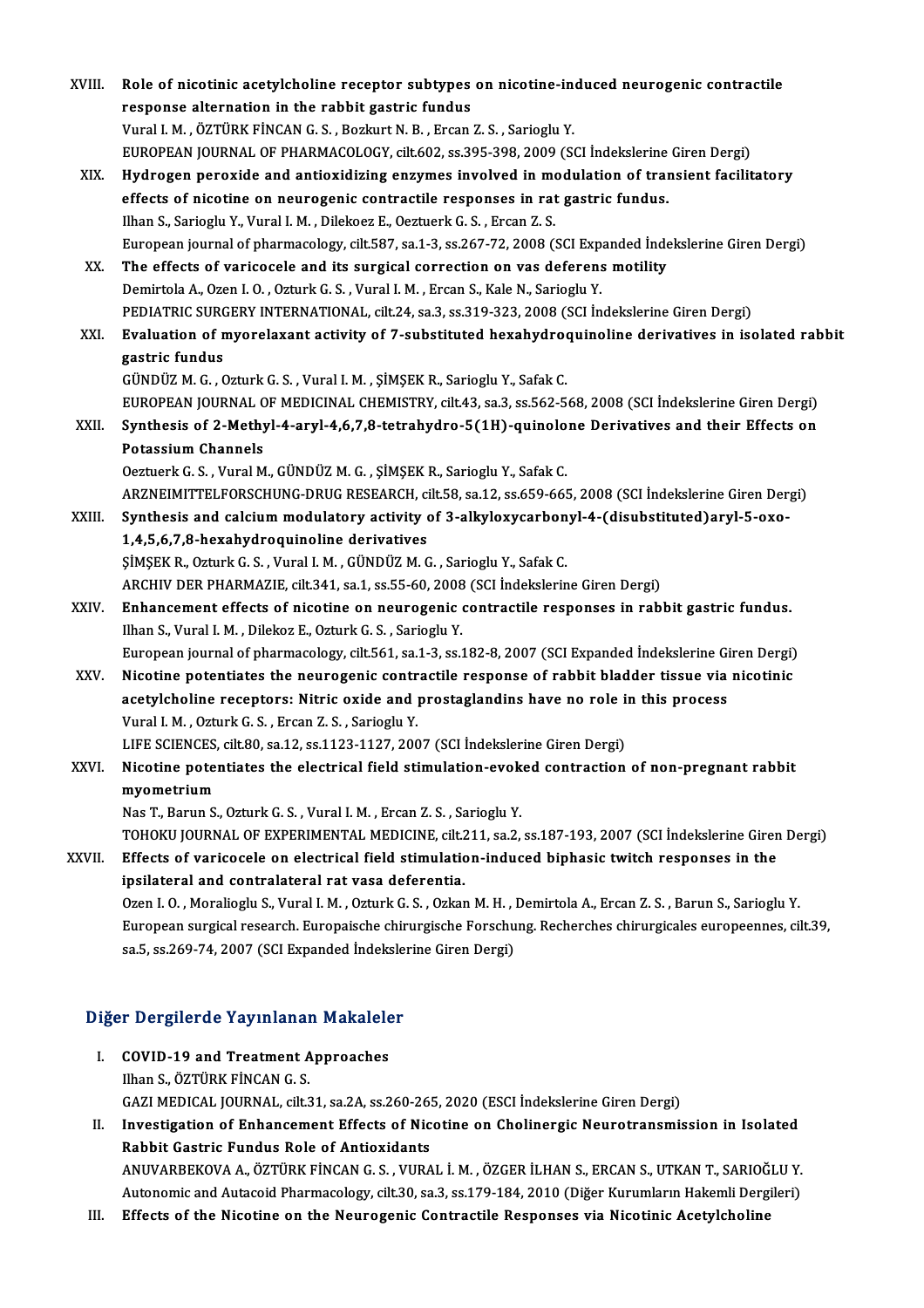Receptors in Rabbit Bladder Tissue Reactive Oxygen Species Do Not Plays a Role in This Mechanism<br>VURAL LM, ÖZTÜRK G. SEVİM E. SARIQĞLU.V Receptors in Rabbit Bladder Tissue Reactive<br>VURAL İ. M. , ÖZTÜRK G. S. , SEVİM E., SARIOĞLU Y.<br>Pharmagalagyanline silt 2, 28 54 62, 2006 (Diğar V. Receptors in Rabbit Bladder Tissue Reactive Oxygen Species Do Not Pla<br>VURAL İ. M. , ÖZTÜRK G. S. , SEVİM E., SARIOĞLU Y.<br>Pharmacologyonline, cilt.2, ss.54-62, 2006 (Diğer Kurumların Hakemli Dergileri)

# 1991) Pharmacologyonine, cit.2, ss.54-62, 2006 (Diger Kurumların Hakemli Dergileri)<br>Hakemli Kongre / Sempozyum Bildiri Kitaplarında Yer Alan Yayınlar

- akemli Kongre / Sempozyum Bildiri Kita<sub>l</sub><br>I. Kadın Doğum Disiplininde İnvitro Deneyler<br>ÖZTÜRK FİNCAN C.S I. Kadın Doğum Disiplininde İnvitro Deneyler<br>ÖZTÜRK FİNCAN G. S. Kadın Doğum Disiplininde Hayvan Deneyi Modelleri Kursu, Ankara, Türkiye, 17 Kasım 2018
- II. Gazi Üniversitesi Sağlık Uygulama ve Araştırma Merkezi nin 2014 ve 2015 yıllarına ait tehlikeli atık miktarı ve bertaraf maliyeti

ÖZTÜRK FİNCAN G. S., ÖNEN H. İ., YILMAZ-DEMİRTAŞ C., TANER M. E.

1 st International Urban Environment Health Congress, 11 - 15 Mayıs 2016

- III. Laboratuvar tıbbi atıklarının imhası ve cihaz atıklarının nötralizasyonunda Türkiye deki son durum 1 st International Urban Environment Health Congress, 11 - 15 Mayıs 2<br>Laboratuvar tıbbi atıklarının imhası ve cihaz atıklarının nötral<br>YILMAZ-DEMİRTAŞ C., ÖZTÜRK FİNCAN G. S. , ÖNEN H. İ. , TANER M. E.<br>1st international Ur Laboratuvar tıbbi atıklarının imhası ve cihaz atıklarının nötralizas<br>YILMAZ-DEMİRTAŞ C., ÖZTÜRK FİNCAN G.S. , ÖNEN H.İ. , TANER M. E.<br>1st international Urban Environment Health Congress, 11 - 15 Mayıs 2016<br>Ceri Üniyensites
- IV. YILMAZ-DEMİRTAŞ C., ÖZTÜRK FİNCAN G. S. , ÖNEN H. İ. , TANER M. E.<br>1st international Urban Environment Health Congress, 11 15 Mayıs 2016<br>IV. Gazi Üniversitesi Sağlık Uygulama ve Araştırma Merkezi nin 2015 yılı tı 1st international<br>Gazi Üniversite<br>maliyet analizi<br>ÖNEN H İ - VII M Gazi Üniversitesi Sağlık Uygulama ve Araştırma Merkezi nin 20<br>maliyet analizi<br>ÖNEN H. İ. , YILMAZ-DEMİRTAŞ C., ÖZTÜRK FİNCAN G. S. , TANER M. E.<br>1 et International Urban Environment Health Congress, 11 - 15 Mayıs 2

maliyet analizi<br>ÖNEN H. İ. , YILMAZ-DEMİRTAŞ C., ÖZTÜRK FİNCAN G. S. , TANER M. E.<br>1 st International Urban Environment Health Congress, 11 - 15 Mayıs 2016

ÖNEN H. İ. , YILMAZ-DEMİRTAŞ C., ÖZTÜRK FİNCAN G. S. , TANER M. E.<br>1 st International Urban Environment Health Congress, 11 - 15 Mayıs 2016<br>1 GAZİ ÜNİVERSİTESİ SAĞLIK UYGULAMA VE ARAŞTIRMA MERKEZİ NİN2014 ve 2015 YILLARINA 1 st International Urban Environment Health Congress, 1:<br>GAZİ ÜNİVERSİTESİ SAĞLIK UYGULAMA VE ARAŞTI<br>TEHLİKELİ ATIK MİKTARI VE BERTARAFMALİYETİ<br>ÖZTÜPK EİNCAN C.S., ÖNEN H.İ., VILMAZ DEMİRTAS C. GAZİ ÜNİVERSİTESİ SAĞLIK UYGULAMA VE ARAŞTIRMA MERK<br>TEHLİKELİ ATIK MİKTARI VE BERTARAFMALİYETİ<br>ÖZTÜRK FİNCAN G. S. , ÖNEN H. İ. , YILMAZ-DEMİRTAŞ C., TANER M. E.<br>1 et International Urban Environment Health Congress, 11 , 1 TEHLİKELİ ATIK MİKTARI VE BERTARAFMALİYETİ<br>ÖZTÜRK FİNCAN G. S. , ÖNEN H. İ. , YILMAZ-DEMİRTAŞ C., TANER M. E.<br>1.st International Urban Environment Health Congress, 11 - 15 Mayıs 2016<br>1.APOPATIIYAP TIPPİ ATIVI APININ İMHASI

## ÖZTÜRK FİNCAN G. S. , ÖNEN H. İ. , YILMAZ-DEMİRTAŞ C., TANER M. E.<br>1.st International Urban Environment Health Congress, 11 - 15 Mayıs 2016<br>VI. LABORATUVAR TIBBİ ATIKLARININ İMHASI VECİHAZ ATIKLARININ NÖTRALİZASYONUNDA 1.st International Url<br>LABORATUVAR TI<br>DEKİ SONDURUM<br>YU MAZ DEMİPTAS (

YILMAZ-DEMİRTAŞ C., ÖZTÜRK FİNCAN G. S., ÖNENH. İ., TANERM. E. 1.st International Urban Environment Health Congress, 11 - 15 Mayıs 2016

VI . Effects of Endocannabinoids on the Isolated RabbitMyometriumAn Experimental In vitro Study 1.st International Urban Environment Health Congress, 11 - 15 Mayıs 2016<br>Effects of Endocannabinoids on the Isolated Rabbit Myometrium An Exper<br>TAPISIZ Ö. L. , ÖZTÜRK FİNCAN G. S. , İŞLİ F., YILDIRIM Ş. S. , ERCAN S., SARI Effects of Endocannabinoids on the Isolated Rabbit My<br>TAPISIZ Ö. L. , ÖZTÜRK FİNCAN G. S. , İŞLİ F., YILDIRIM Ş. S. , EI<br>XI. Turkish German Gynecology Congress, 11 - 15 Mayıs 2016<br>GAZİ ÜNİVERSİTESİ SAĞLIK UVCULAMA VE ARAST TAPISIZ Ö. L. , ÖZTÜRK FİNCAN G. S. , İŞLİ F., YILDIRIM Ş. S. , ERCAN S., SARIOĞLU Y.<br>XI. Turkish German Gynecology Congress, 11 - 15 Mayıs 2016<br>VII. GAZİ ÜNİVERSİTESİ SAĞLIK UYGULAMA VE ARAŞTIRMA MERKEZİ NİN2015 YILI

### XI. Turkish German Gynecology Congr<br>GAZİ ÜNİVERSİTESİ SAĞLIK UYGU<br>VE BERTARAF MALİYET ANALİZİ<br>ÖNEN H İL YU MAZ DEMİRTAS GLÖZ GAZİ ÜNİVERSİTESİ SAĞLIK UYGULAMA VE ARAŞTIRMA MERK<br>VE BERTARAF MALİYET ANALİZİ<br>ÖNEN H. İ. , YILMAZ-DEMİRTAŞ C., ÖZTÜRK FİNCAN G. S. , TANER M. E.<br>1 et International Urban Environment Health Congress, 11 , 15 Meyre 2 VE BERTARAF MALIYET ANALIZI<br>ÖNEN H. İ. , YILMAZ-DEMIRTAŞ C., ÖZTÜRK FİNCAN G. S. , TANER M. E.<br>1.st International Urban Environment Health Congress, 11 - 15 Mayıs 2016

ÖNEN H. İ. , YILMAZ-DEMİRTAŞ C., ÖZTÜRK FİNCAN G. S. , TANER M. E.<br>1.st International Urban Environment Health Congress, 11 - 15 Mayıs 2016<br>IX. Tavşan Korpus Kavernozumunda Elektriksel Alan Uyarısı EAU Aracılı Nitrik O 1.st International Urban Environment Health Congress, 11 - 15 Mayıs 2016<br>Tavşan Korpus Kavernozumunda Elektriksel Alan Uyarısı EAU Aracılı Nitrik Oksit Bağımlı ve Bağı<br>Non Adrenerjik Non Kolinerjik NANK Gevşeme Yanıtları Ü Tavşan Korpus Kavernozumunda Elektriksel Alan Uyarısı EAU Aracılı Niti<br>Non Adrenerjik Non Kolinerjik NANK Gevşeme Yanıtları Üzerine ODQ nur<br>ÖZTÜRK FİNCAN G. S. , VURAL İ. M. , İŞLİ F., YILDIRIM Ş. S. , ERCAN S., SARIOĞLU Y Non Adrenerjik Non Kolinerjik NANK Gevşeme Yanıt<br>ÖZTÜRK FİNCAN G. S. , VURAL İ. M. , İŞLİ F., YILDIRIM Ş. S. ,<br>23. Ulusal Farmakoloji Kongresi, Türkiye, 7 - 10 Eylül 2015<br>Sunthesis of 4 Nanhthyl 1 4 Dihudronuridines Conta 23. Ulusal Farmakoloji Kongresi, Türkiye, 7 - 10 Eylül 2015

X. Synthesis of 4 Naphthyl 1 4 Dihydropyridines Containing Different Ester Groups as Potential Synthesis of 4 Naphthyl 1 4 Dihydropyridines Containing Different Ester Groups as Potential<br>Calcium Channel Modulators<br>GÜNDÜZ M. G. , ALBAYRAK E., İŞLİ F., ÖZTÜRK FİNCAN G. S. , YILDIRIM Ş. S. , ŞİMŞEK R., ŞAFAK O. C. , SA Calcium Channel Modulators<br>GÜNDÜZ M. G. , ALBAYRAK E., İŞLİ F<br>ÖZTÜRK YILDIRIM S., BUTCHER R. J.<br>11th International Sumnosium on Ph GÜNDÜZ M. G. , ALBAYRAK E., İŞLİ F., ÖZTÜRK FİNCAN G. S. , YILDIRIM Ş. S. , ŞİM<br>ÖZTÜRK YILDIRIM S., BUTCHER R. J.<br>11th International Symposium on Pharmaceutical Sciences, 9 - 12 Haziran 2015<br>F<sup>ef</sup>ect of Bossurent J. Done A ÖZTÜRK YILDIRIM S., BUTCHER R. J.<br>11th International Symposium on Pharmaceutical Sciences, 9 - 12 Haziran 2015<br>XI. Effect of Reccurent L Dopa Administration on Hydrogen Sulphide Induced Relaxation Response on<br>Corpus Cavern

## 11th International Symposium<br>Effect of Reccurent L Dopa<br>Corpus Cavernosum Tissue<br>VILDIPIM S.S. ISLIE ÖZTÜDE

YILDIRIM Ş. S., İŞLİ F., ÖZTÜRK FİNCAN G. S., ERCAN S., SARIOĞLU Y.

11th International Symposium on Pharmaceutical Sciences, 9 - 12 Haziran 2015

YILDIRIM Ş. S. , İŞLİ F., ÖZTÜRK FİNCAN G. S. , ERCAN S., SARIOĞLU Y.<br>11th International Symposium on Pharmaceutical Sciences, 9 - 12 Haziran 2015<br>XII. Investigation of Effects of Epoxygenases on Non Adrenergic Non Choline 11th International Symposium on Pharmaceutical Sciences, 9 - 12 Haziran 2015<br>Investigation of Effects of Epoxygenases on Non Adrenergic Non Cholinergic NANC I<br>Responses Induced by Electrical Field Stimulation EFS in Rabbit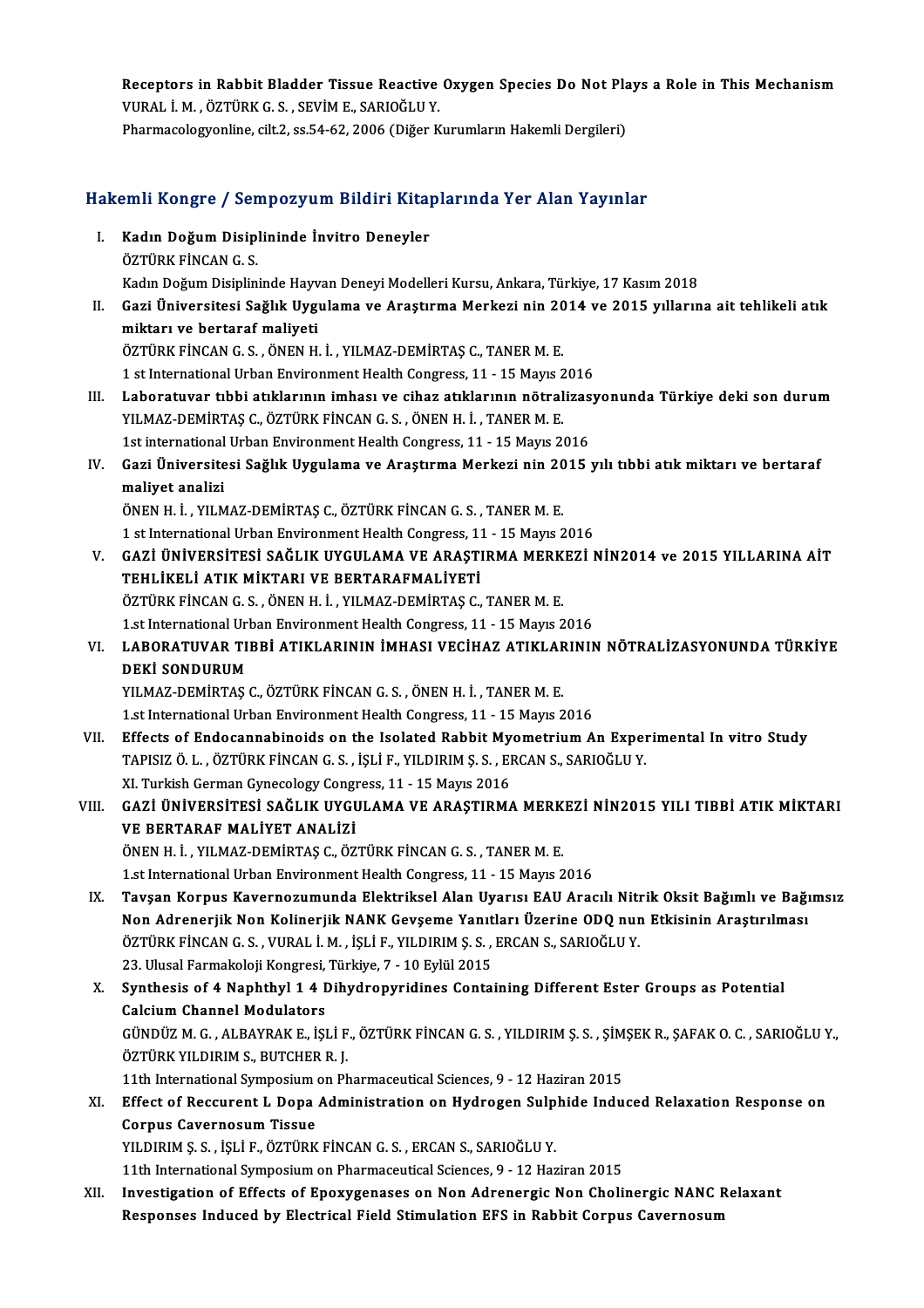İŞLİ F., ÖZTÜRK FİNCAN G. S., YILDIRIM Ş. S., ERCAN S., SARIOĞLU Y.

işLi F., ÖZTÜRK FİNCAN G. S. , YILDIRIM Ş. S. , ERCAN S., SARIOĞLU Y.<br>5th European Workshop on Lipid Mediators, İstanbul, Türkiye, 23 - 24 Ekim 2014<br>Chronis J. DOBA Administration Desresses Belevation Besponses of Corn

İŞLİ F., ÖZTÜRK FİNCAN G. S. , YILDIRIM Ş. S. , ERCAN S., SARIOĞLU Y.<br>5th European Workshop on Lipid Mediators, İstanbul, Türkiye, 23 - 24 Ekim 2014<br>XIII. Chronic L DOPA Administration Decreases Relaxation Responses of 5th Eur<br><mark>Chroni</mark><br>Rabbit<br><sup>VII DIPI</sub></sup> Chronic L DOPA Administration Decreases Relaxation Respon<br>Rabbit<br>YILDIRIM Ş. S. , ÖZTÜRK FİNCAN G. S. , İŞLİ F., ERCAN S., SARIOĞLU Y.<br>Federation of Euronean Physiological Societies (EEPS) and the Hungs

YILDIRIM Ş. S., ÖZTÜRK FİNCAN G. S., İŞLİ F., ERCAN S., SARIOĞLU Y.

Rabbit<br>YILDIRIM Ş. S. , ÖZTÜRK FİNCAN G. S. , İŞLİ F., ERCAN S., SARIOĞLU Y.<br>Federation of European Physiological Societies (FEPS) and the Hungarian Physiological Society, 27 - 30 Ağustos<br>2014 Federation of European Physiological Societies (FEPS) and the Hungarian Physiological Society, 27 - 30 Ağustos<br>2014<br>XIV. Tavşan Korpus Kavernozumunda Elektriksel Alan Uyarısı EAU Aracılı Non adrenerjik Non kolinerjik<br>C

- 2014<br>Tavşan Korpus Kavernozumunda Elektriksel Alan U<sub>.</sub><br>Gevşeme Yanıtları Üzerine Epoksijenazların Etkileri<br>İsti F. YU DIRIM S.S. ÖZTÜRK FİNCAN G.S. ERÇAN S.SA Tavşan Korpus Kavernozumunda Elektriksel Alan Uyarısı EAU<br>Gevşeme Yanıtları Üzerine Epoksijenazların Etkileri<br>İŞLİ F., YILDIRIM Ş. S. , ÖZTÜRK FİNCAN G. S. , ERCAN S., SARIOĞLU Y.<br>22 Hlucal Farmakalaji Kongresi Türkiye 4 , Gevşeme Yanıtları Üzerine Epoksijenazların Etkileri<br>İŞLİ F., YILDIRIM Ş. S. , ÖZTÜRK FİNCAN G. S. , ERCAN S., SARIOĞLU Y.<br>22. Ulusal Farmakoloji Kongresi, Türkiye, 4 - 07 Kasım 2013
- XV. Tavşan Korpus Kavernozumunda Nitrerjik SistemÜzerine L DOPA Uygulamasının Etkisi YILDIRIM Ş. S., ÖZTÜRK FİNCAN G. S., İŞLİ F., ERCAN S., SARIOĞLU Y. 22. Ulusal Farmakoloji Kongresi, Türkiye, 4 - 07 Kasım 2013 YILDIRIM Ş. S. , ÖZTÜRK FİNCAN G. S. , İŞLİ F., ERCAN S., SARIOĞLU Y.<br>22. Ulusal Farmakoloji Kongresi, Türkiye, 4 - 07 Kasım 2013<br>XVI. Tavşan Korpus Kavernozumunda Pürinerjik Yanıtlar Üzerine L DOPA Uygulamasının Etkis
- 22. Ulusal Farmakoloji Kongresi, Türkiye, 4 07 Kasım 2013<br>**Tavşan Korpus Kavernozumunda Pürinerjik Yanıtlar Üzerine**<br>YILDIRIM Ş. S. , İŞLİ F., ÖZTÜRK FİNCAN G. S. , ERCAN S., SARIOĞLU Y.<br>22. Ulusal Farmakalaji Kongresi, Tavşan Korpus Kavernozumunda Pürinerjik Yanıtlar 1<br>YILDIRIM Ş. S. , İŞLİ F., ÖZTÜRK FİNCAN G. S. , ERCAN S., SAR<br>22. Ulusal Farmakoloji Kongresi, Türkiye, 4 - 07 Kasım 2013<br>Tavçan Kannus Kavannozumunda Flaktriksal Alan Uya YILDIRIM Ş. S. , İŞLİ F., ÖZTÜRK FİNCAN G. S. , ERCAN S., SARIOĞLU Y.<br>22. Ulusal Farmakoloji Kongresi, Türkiye, 4 - 07 Kasım 2013<br>XVII. Tavşan Korpus Kavernozumunda Elektriksel Alan Uyarısı EAU Aracılı Non adrenerjik N
- 22. Ulusal Farmakoloji Kongresi, Türkiye, 4 07 Kasım 2013<br>Tavşan Korpus Kavernozumunda Elektriksel Alan Uyarıs<br>Gevşeme Yanıtları Üzerine L DOPA Uygulamasının Etkisi<br>YU DIPIM S.S., ÖZTÜPK EİNCAN C.S., İSLİ E. ERCAN S. SAR Tavşan Korpus Kavernozumunda Elektriksel Alan Uyarısı EAU<br>Gevşeme Yanıtları Üzerine L DOPA Uygulamasının Etkisi<br>YILDIRIM Ş. S. , ÖZTÜRK FİNCAN G. S. , İŞLİ F., ERCAN S., SARIOĞLU Y.<br>22 Hlugal Farmakalaji Kongresi Türkiye 4 Gevşeme Yanıtları Üzerine L DOPA Uygulamasının Etk<br>YILDIRIM Ş.S., ÖZTÜRK FİNCAN G.S., İŞLİ F., ERCAN S., SAR<br>22. Ulusal Farmakoloji Kongresi, Türkiye, 4 - 07 Kasım 2013<br>Tavçan Kornus Kavernosumunda Hidrojan Sülfürün H 22. Ulusal Farmakoloji Kongresi, Türkiye, 4 - 07 Kasım 2013
- XVIII. Tavşan Korpus Kavernozumunda Hidrojen Sülfürün H2S Gevşetici Etkisi Üzerine L DOPA<br>Uygulamasının Etkisi Tavşan Korpus Kavernozumunda Hidrojen Sülfürün H2S Gev;<br>Uygulamasının Etkisi<br>YILDIRIM Ş. S. , İŞLİ F., ÖZTÜRK FİNCAN G. S. , ERCAN S., SARIOĞLU Y.<br>22 Hlucal Farmakalaji Kongresi Türkiye 4 , 97 Kasım 2012 <mark>Uygulamasının Etkisi</mark><br>YILDIRIM Ş. S. , İŞLİ F., ÖZTÜRK FİNCAN G. S. , ERCAN S., SAR<br>22. Ulusal Farmakoloji Kongresi, Türkiye, 4 - 07 Kasım 2013<br>Taysan Konnus Kayernogumunda Flaktriksal Alan IIya
	- YILDIRIM Ş. S. , İŞLİ F., ÖZTÜRK FİNCAN G. S. , ERCAN S., SARIOĞLU Y.<br>22. Ulusal Farmakoloji Kongresi, Türkiye, 4 07 Kasım 2013<br>XIX. Tavşan Korpus Kavernozumunda Elektriksel Alan Uyarısı EAU Aracılı Non adrenerjik No 22. Ulusal Farmakoloji Kongresi, Türkiye, 4 - 07 Kasın<br>Tavşan Korpus Kavernozumunda Elektriksel Al:<br>Gevşeme Yanıtları Üzerine Epoksitlerin Etkileri<br>İsti F. ÖZTÜRK EİNGAN G.S., YU DIRIM S.S., ERGAN Tavşan Korpus Kavernozumunda Elektriksel Alan Uyarısı EAU<br>Gevşeme Yanıtları Üzerine Epoksitlerin Etkileri<br>İŞLİ F., ÖZTÜRK FİNCAN G. S. , YILDIRIM Ş. S. , ERCAN S., SARIOĞLU Y.<br>22 Hlucel Farmakalaji Kongresi Türkiye 4 , 97 6evşeme Yanıtları Üzerine Epoksitlerin Etkileri<br>İŞLİ F., ÖZTÜRK FİNCAN G. S. , YILDIRIM Ş. S. , ERCAN S., SAR<br>22. Ulusal Farmakoloji Kongresi, Türkiye, 4 - 07 Kasım 2013<br>Miarowaya Assisted Synthesis and Biologisal Evaluati İŞLİ F., ÖZTÜRK FİNCAN G. S. , YILDIRIM Ş. S. , ERCAN S., SARIOĞLU Y.<br>22. Ulusal Farmakoloji Kongresi, Türkiye, 4 - 07 Kasım 2013<br>XX. Microwave Assisted Synthesis and Biological Evaluation of Novel Condensed Dihydropyr
	- 22. Ulusal Farmakoloji Kongresi, Türkiye, 4 07<br>Microwave Assisted Synthesis and Biologi<br>Derivates as Calcium Channel Modulators<br>EL VHOULY A. CÜNDÜZ M.C., SAEAKO C. SİM Microwave Assisted Synthesis and Biological Evaluation of Novel Condensed Dihydropyridine<br>Derivates as Calcium Channel Modulators<br>EL KHOULY A., GÜNDÜZ M. G. , ŞAFAK O. C. , ŞİMŞEK R., YILDIRIM Ş. S. , ÖZTÜRK FİNCAN G. S. , Derivates a:<br>EL KHOULY /<br>SARIOĞLU Y.<br>Enantiara in l EL KHOULY A., GÜNDÜZ M. G. , ŞAFAK O. C. , ŞİMŞEK |<br>SARIOĞLU Y.<br>Frontiers in Medicinal Chemistry, 17 - 20 Mart 2013<br>Petessium Channel Opening and Myanelavant / SARIOĞLU Y.<br>Frontiers in Medicinal Chemistry, 17 - 20 Mart 2013<br>XXI. Potassium Channel Opening and Myorelaxant Activities of New 9 Indolyl 1 8 Acridinedione Derivates<br>CÜNDÜZ M.C. EL VUOULY A. SİMSEK P. SAFAK O.C. İSLİ E. Ö
- Frontiers in Medicinal Chemistry, 17 20 Mart 2013<br>Potassium Channel Opening and Myorelaxant Activities of New 9 Indolyl 1 8 Acridinedione Derivates<br>GÜNDÜZ M. G. , EL KHOULY A., ŞİMŞEK R., ŞAFAK O. C. , İŞLİ F., ÖZTÜRK Fİ Potassium Channel Opening and<br>GÜNDÜZ M. G. , EL KHOULY A., ŞİMŞ.<br>ÖZTÜRK YILDIRIM S., BUTCHER R. J.<br>Frantiers in Medicinal Chamistry, 17 GÜNDÜZ M. G. , EL KHOULY A., ŞİMŞEK R., ŞAFAK O. C. , İŞLİ F., ÖZTÜRK FİNCAN G. S. , YILDIRIM Ş. S. , SARIOĞLU Y.,<br>ÖZTÜRK YILDIRIM S., BUTCHER R. J.<br>Frontiers in Medicinal Chemistry, 17 - 20 Mart 2013 ÖZTÜRK YILDIRIM S., BUTCHER R. J.<br>Frontiers in Medicinal Chemistry, 17 - 20 Mart 2013<br>XXII. Sıçan Vas Deferensinde Gerçekleştirilen Gerilme ve Kompresyon Hasarlarının Oluşturduğu Erken<br>Dönem Değisikliklerin Fenksivenel

- Frontiers in Medicinal Chemistry, 17 20 Mart 2013<br>Sıçan Vas Deferensinde Gerçekleştirilen Gerilme ve Kompres<br>Dönem Değişikliklerin Fonksiyonel Olarak Değerlendirilmesi<br>PAMPAL A ÖZTÜRK FİNGAN G.S. ÖZEN İ.O. İSLİ E. VU DIR Sıçan Vas Deferensinde Gerçekleştirilen Gerilme ve Kompresyon Hasarlarının Olu;<br>Dönem Değişikliklerin Fonksiyonel Olarak Değerlendirilmesi<br>PAMPAL A., ÖZTÜRK FİNCAN G. S. , ÖZEN İ. O. , İŞLİ F., YILDIRIM Ş. S. , ERCAN S., S Dönem Değişikliklerin Fonksiyonel Olarak Değerlendirilmesi<br>PAMPAL A., ÖZTÜRK FİNCAN G. S. , ÖZEN İ. O. , İŞLİ F., YILDIRIM Ş. S. , ERCAN S., SARIOĞLU Y.<br>XXX. Ulusal Çocuk Cerrahisi Kongresi, Türkiye, 17 - 20 Ekim 2012 PAMPAL A., ÖZTÜRK FİNCAN G. S. , ÖZEN İ. O. , İŞLİ F., YILDIRIM Ş. S. , ERCAN S., SARIOĞLU Y.<br>XXX. Ulusal Çocuk Cerrahisi Kongresi, Türkiye, 17 - 20 Ekim 2012<br>XXIII. Farklı Vazovazostomi Tekniklerinin Sıçan Vas Deferen
- XXX. Ulusal Çocuk Cerrahisi I<br>Farklı Vazovazostomi Tek<br>Olarak Değerlendirilmesi<br>ÖZEN İ.O. ÖZTÜRK ENCAN Farklı Vazovazostomi Tekniklerinin Sıçan Vas Deferensinde Oluşturduğu Değişiklil<br>Olarak Değerlendirilmesi<br>ÖZEN İ. O. , ÖZTÜRK FİNCAN G. S. , PAMPAL A., YILDIRIM Ş. S. , İŞLİ F., ERCAN S., SARIOĞLU Y.<br>YYY Ulugel Cesuk Cerre Olarak Değerlendirilmesi<br>ÖZEN İ. O. , ÖZTÜRK FİNCAN G. S. , PAMPAL A., YILDIRIM Ş. S. , İŞLİ F., ERCAN S., SARIOĞLU Y.<br>XXX. Ulusal Çocuk Cerrahisi Kongresi, Türkiye, 17 - 20 Ekim 2012
- XXIV. İzole Tavşan Mide Fundusunda Kolinerjik Aşırım Üzerine Kannabinoidlerin Etkilerinin Araştırılması XXX. Ulusal Çocuk Cerrahisi Kongresi, Türkiye, 17 - 20 Ekim 2012<br>İzole Tavşan Mide Fundusunda Kolinerjik Aşırım Üzerine Kannabinoidlerin Etl<br>IMIL DUYURAN N., YILDIRIM Ş. S. , ÖZTÜRK FİNCAN G. S. , İŞLİ F., ERCAN S., SARIOĞ İzole Tavşan Mide Fundusunda Kolinerjik Aşırım Üzer<br>IMIL DUYURAN N., YILDIRIM Ş. S. , ÖZTÜRK FİNCAN G. S. , İŞL<br>21. Ulusal Farmakoloji Kongresi, Türkiye, 19 - 22 Ekim 2011<br>İrola Taysan Alt Özefagus Sfinktari AÖS nde Elektr IMIL DUYURAN N., YILDIRIM Ş. S. , ÖZTÜRK FİNCAN G. S. , İŞLİ F., ERCAN S., SARIOĞLU Y.<br>21. Ulusal Farmakoloji Kongresi, Türkiye, 19 - 22 Ekim 2011<br>XXV. İzole Tavşan Alt Özefagus Sfinkteri AÖS nde Elektriksel Alan Uyarı
- 21. Ulusal Farmakoloji Kongresi, Türkiye, 19 22 Ekim 2011<br>İzole Tavşan Alt Özefagus Sfinkteri AÖS nde Elektriksel Alan Uy:<br>Yanıtları Üzerine Hidrojen Sülfür H2S ün Etkisinin Araştırılması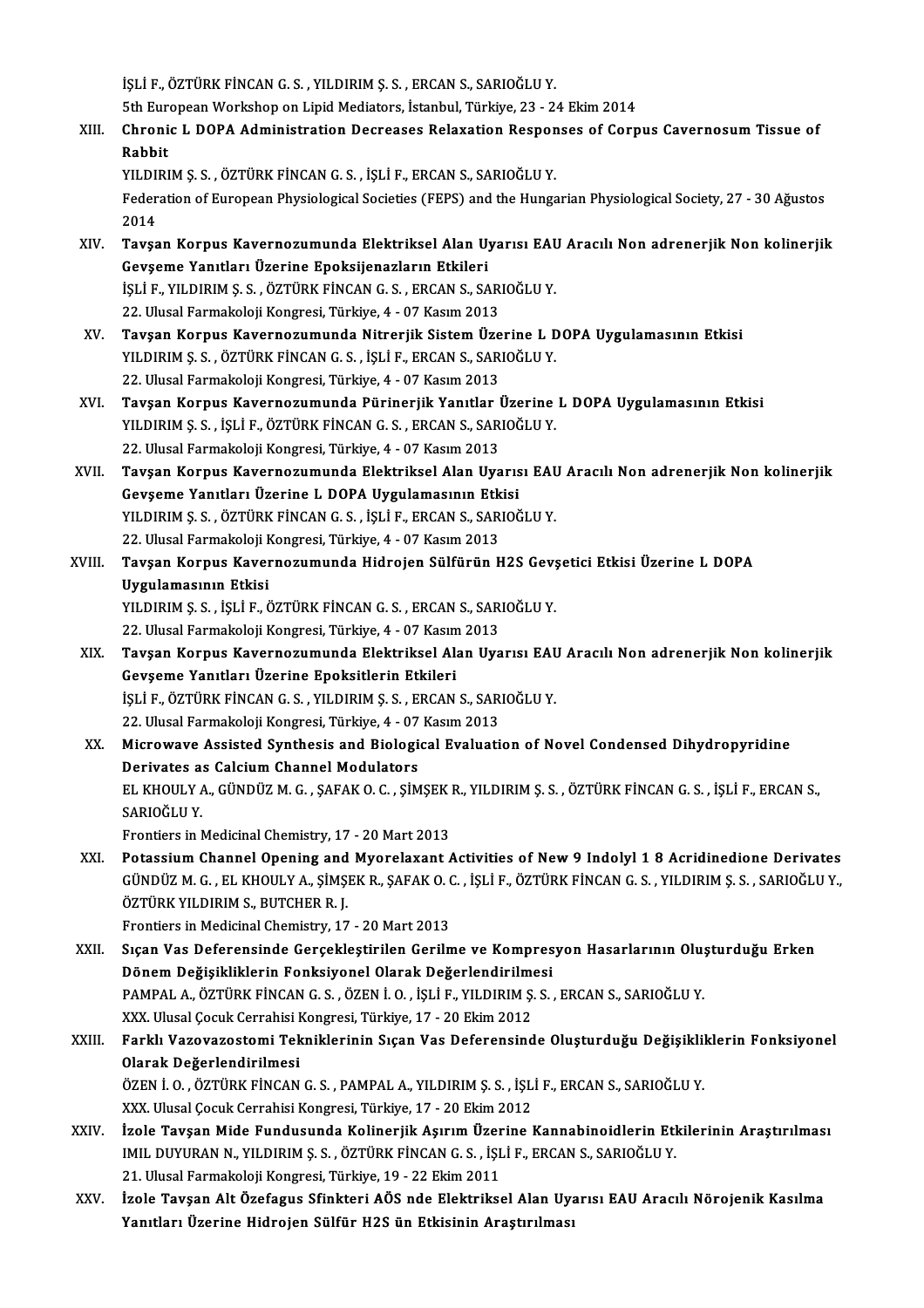KARA H., İŞLİ F., ÖZTÜRK FİNCAN G. S. , YILDIRIM Ş. S. , ERCAN S., SARIOĞLU Y.<br>21. Ulusal Farmakalaji Kangrasi, Türkiye, 19., 22. Ekim 2011. 21.<br>21. Ulusal Farmakoloji Kongresi, Türkiye, 19 - 22 Ekim 2011<br>İrala Taysan Mide Eundusunda Kalineriik Asuum Üzer

- KARA H., İŞLİ F., ÖZTÜRK FİNCAN G. S. , YILDIRIM Ş. S. , ERCAN S., SARIOĞLU Y.<br>21. Ulusal Farmakoloji Kongresi, Türkiye, 19 22 Ekim 2011<br>XXVI. İzole Tavşan Mide Fundusunda Kolinerjik Aşırım Üzerine Hidrojen Sülfür H2 21. Ulusal Farmakoloji Kongresi, Türkiye, 19 - 22 Ekim 2011<br>İzole Tavşan Mide Fundusunda Kolinerjik Aşırım Üzerine Hidrojen Sülfür H2S ü<br>GÖRAL ÖZDEMİR Ş., İŞLİ F., YILDIRIM Ş. S. , ÖZTÜRK FİNCAN G. S. , ERCAN S., SARIOĞLU İzole Tavşan Mide Fundusunda Kolinerjik Aşırım Üzer<br>GÖRAL ÖZDEMİR Ş., İŞLİ F., YILDIRIM Ş. S. , ÖZTÜRK FİNCAN<br>21. Ulusal Farmakoloji Kongresi, Türkiye, 19 - 22 Ekim 2011<br>Tavçan Kornus Kavernosumunda Elektriksel Alan Uya . GÖRAL ÖZDEMİR Ş., İŞLİ F., YILDIRIM Ş. S. , ÖZTÜRK FİNCAN G. S. , ERCAN S., SARIOĞLU Y.<br>21. Ulusal Farmakoloji Kongresi, Türkiye, 19 - 22 Ekim 2011<br>XXVII. Tavşan Korpus Kavernozumunda Elektriksel Alan Uyarısı Aracılı
- 21. Ulusal Farmakoloji Kongresi, Türkiye, 19 22 Ekim 2011<br>Tavşan Korpus Kavernozumunda Elektriksel Alan Uyarısı Aracılı Nitrik Oksit Bağımlı Ve Bağımsız<br>Non Adrenerjik Non Kolinerjik NANK Gevşeme Yanıtları Üzerine Potasy Tavşan Korpı<br>Non Adrener<br>Araştırılması<br>öz<del>rüp</del>v rinc*ı* Non Adrenerjik Non Kolinerjik NANK Gevşeme Yanıtları Üze<br>Araştırılması<br>ÖZTÜRK FİNCAN G. S. , İŞLİ F., VURAL İ. M. , ERCAN S., SARIOĞLU Y.<br>21. Ulucal Farmakalaji Kansresi, Türkiye, 19., 22 Fkim 2011. Araştırılması<br>ÖZTÜRK FİNCAN G. S. , İŞLİ F., VURAL İ. M. , ERCAN S., SARIOO<br>21. Ulusal Farmakoloji Kongresi, Türkiye, 19 - 22 Ekim 2011<br>Tavçan Masane Dür, Kasında Nörojanik Kasılma Yanıtl

ÖZTÜRK FİNCAN G. S. , İŞLİ F., VURAL İ. M. , ERCAN S., SARIOĞLU Y.<br>21. Ulusal Farmakoloji Kongresi, Türkiye, 19 - 22 Ekim 2011<br>XXVIII. Tavşan Mesane Düz Kasında Nörojenik Kasılma Yanıtları Üzerine Nikotinin Arttırıcı E 21. Ulusal Farmakoloji Kongresi, Türkiye, 19 - 22 Ekim 2<br>Tavşan Mesane Düz Kasında Nörojenik Kasılma Ya<br>Nikotinik Asetilkolin Reseptör Alt Tiplerinin Rolü<br>ÖZTÜPK FİNGAN G.S., VURAL İ.M., VU DIRIM S.S., İSLİ

ÖZTÜRK FİNCAN G. S., VURAL İ. M., YILDIRIM Ş. S., İŞLİ F., ERCAN S., SARIOĞLU Y.

21. Ulusal Farmakoloji Kongresi, Türkiye, 19 - 22 Ekim 2011

- ÖZTÜRK FİNCAN G. S. , VURAL İ. M. , YILDIRIM Ş. S. , İŞLİ F., ERCAN S., SARIOĞLU Y.<br>21. Ulusal Farmakoloji Kongresi, Türkiye, 19 22 Ekim 2011<br>XXIX. The effects of Chloride Channels on Electrical Field stimulation med 21. Ulusal Farmakoloji Kongresi, Türkiye, 19 - 22 Ekim 2011<br>The effects of Chloride Channels on Electrical Field stimulation mediated NO-dependent and -<br>independent Non-Adrenergic Non-cholinergic relaxation responses in Ra The effects of Chloride Channels on Electrical Fie<br>independent Non-Adrenergic Non-cholinergic rel<br>Sarioglu Y., ÖZTÜRK FİNCAN G. S. , Vural Y. M. , Ercan S.<br>Evnerimentel Bielegy Meeting 2011 Weebington Kiribe independent Non-Adrenergic Non-cholinergic relaxation responses in Rabbit Corpus Cavernosum<br>Sarioglu Y., ÖZTÜRK FİNCAN G. S. , Vural Y. M. , Ercan S.<br>Experimental Biology Meeting 2011, Washington, Kiribati, 9 - 13 Nisan 20 Sarioglu Y., ÖZTÜRK FİNCAN G. S. , Vural Y. M. , Ercan S.<br>Experimental Biology Meeting 2011, Washington, Kiribati, 9 - 13 Nisan 2011, cilt.25<br>XXX. Evaluation of Myorelaxant Activity of Condensed 1 4 Dihydropyridine Der
- Experimental Biol<br>Evaluation of M<br>Gastric Fundus<br>CÜNDÜZM G. Ö Evaluation of Myorelaxant Activity of Condensed 1 4 Dihydropyridine Derivates on Isolated Rabbit<br>Gästric Fundus<br>GÜNDÜZ M. G. , ÖZGER İLHAN S., ŞİMŞEK R., İŞLİ F., YILDIRIM Ş. S. , ÖZTÜRK FİNCAN G. S. , SARIOĞLU Y., ŞAFAK O Ga<br>Gi<br>C. GÜNDÜZ M. G. , ÖZGER İLHAN S., ŞİMŞEK R., İŞLİ F., YILDIRIM Ş. S. , ÖZTÜRK FİNCAN G. S. , SARIOĞLU Y., ŞAFAK (<br>C.<br>6th International Symposium on Pharmaceutical Chemistry, IMMPC-ISPC Joint Meeting, 30 Eylül - 02 Ekim 2010<br>T

C.<br>6th International Symposium on Pharmaceutical Chemistry, IMMPC-ISPC Joint Meeting, 30 Eylül - 02 Ekim 2<br>XXXI. Tavşan Korpus Kavernosumunda Non Nitrerjik Non Adrenerjik Non Kolinerjik NANK Gevşeme<br>Yanıtlarında Endeka 6th International Symposium on Pharmaceutical Chemistry, IMMPC-ISPC Joint Meeting, 30 Eylül - 02 Ekim 2010<br>Tavşan Korpus Kavernosumunda Non Nitrerjik Non Adrenerjik Non Kolinerjik NANK Gevşeme<br>Yanıtlarında Endokannabinoidl Tavşan Korpus Kavernosumunda Non Nitrerjik Non<br>Yanıtlarında Endokannabinoidlerin Rolü<br>VURAL İ.M., ÖZTÜRK G.S., ŞEN H., ERCAN S., SARIOĞLU Y.<br>19 Ulucal Farmakalaji Kangresi Türkiye 24, 27 Ekim 200.

19. VURAL İ. M. , ÖZTÜRK G. S. , ŞEN H., ERCAN S., SARIOĞLU Y.<br>19. Ulusal Farmakoloji Kongresi, Türkiye, 24 - 27 Ekim 2007

XXXII. Tavşan Mide Fundusunda Nikotinin Neden Olduğu Gevşeme Yanıtları Üzerine Hipoksi Reoksijenasyonun Etkisi VURAL İ.M. ,ÖZTÜRKG.S. ,ERCANS.,SARIOĞLUY.

19.UlusalFarmakolojiKongresi,Türkiye,24 -27Ekim2007

VURAL İ. M. , ÖZTÜRK G. S. , ERCAN S., SARIOĞLU Y.<br>19. Ulusal Farmakoloji Kongresi, Türkiye, 24 - 27 Ekim 2007<br>XXXIII. Kolostomi Yapılmış Tavşanlarda Kolostominin Distalinde Kalın Barsak Segmentlerindeki Kolinerjik ve<br> 19. Ulusal Farmakoloji Kongresi, Türkiye, 24 - 2<br>Kolostomi Yapılmış Tavşanlarda Kolostom<br>Nitrerjik Sistemlerde Oluşan Değişiklikler<br>MORALIQĞLUS, VURALİ M., ÖZENİ Q., ÖZTÜ Kolostomi Yapılmış Tavşanlarda Kolostominin Distalinde Kalın Barsak Segme<br>Nitrerjik Sistemlerde Oluşan Değişiklikler<br>MORALIOĞLU S., VURAL İ. M. , ÖZEN İ. O. , ÖZTÜRK G. S. , SARIOĞLU Y., BAŞAKLAR A. C.<br>10 Ulusal Farmalıala Nitrerjik Sistemlerde Oluşan Değişiklikler<br>MORALIOĞLU S., VURAL İ. M. , ÖZEN İ. O. , ÖZTÜRK G. S. , SARIOĞLU Y., BAŞAKLAR A. C.<br>19. Ulusal Farmakoloji Kongresi, Türkiye, 24 - 27 Ekim 2007

XXXIV. Tavşan İzoleMide Fundusunda Kolinerjik AşırımÜzerine Nikotinin Etkisi Antioksidanların Rolü ANUVARBEKOVAA.,ÖZTÜRKG.S. ,VURAL İ.M. ,ERCANS.,SARIOĞLUY. Tavşan İzole Mide Fundusunda Kolinerjik Aşırım Üzer<br>ANUVARBEKOVA A., ÖZTÜRK G. S. , VURAL İ. M. , ERCAN S., S.<br>19. Ulusal Farmakoloji Kongresi, Türkiye, 24 - 27 Ekim 2007<br>The Calsium Channel Medulatoru Astivity of Hovebudı

XXXV. The Calcium Channel Modulatory Activity of Hexahydroquinoline Derivates with Different Ester<br>Groups 19. Ulusa<br>The Cale<br>Groups<br>Püt Püt The Calcium Channel Modulatory Activity of Hexahydroquinoline De<br>Groups<br>BÜLBÜL B., ÖZTÜRK G. S. , VURAL İ. M. , ŞİMŞEK R., SARIOĞLU Y., ŞAFAK O. C.<br>Eth International Sumnesium on Pharmaseutisel Chamistur, E., 07 Evlül 2007 Groups<br>BÜLBÜL B., ÖZTÜRK G. S. , VURAL İ. M. , ŞİMŞEK R., SARIOĞLU Y., ŞAFAK O. C.<br>5th International Symposium on Pharmaceutical Chemistry, 5 - 07 Eylül 2007<br>Tavçan İzele Mide Eunducunda Kalinevilk Asınım Üzerine Niketinin

BÜLBÜL B., ÖZTÜRK G. S. , VURAL İ. M. , ŞİMŞEK R., SARIOĞLU Y., ŞAFAK O. C.<br>5th International Symposium on Pharmaceutical Chemistry, 5 - 07 Eylül 2007<br>XXXVI. Tavşan İzole Mide Fundusunda Kolinerjik Aşırım Üzerine Nikot 5th International Symposium on Pharmaceutical Chemistry, 5 - 07 Eylül 2007<br>Tavşan İzole Mide Fundusunda Kolinerjik Aşırım Üzerine Nikotinin I<br>ANUVARBEKOVA A., SARIOĞLU Y., ÖZTÜRK G. S., VURAL İ. M., ERCAN S.<br>19. Ulusal Far Tavşan İzole Mide Fundusunda Kolinerjik Aşırım Üzer<br>ANUVARBEKOVA A., SARIOĞLU Y., ÖZTÜRK G. S. , VURAL İ. M.<br>19. Ulusal Farmakoloji Kongresi, Türkiye, 24 - 27 Ekim 2007

### Desteklenen Projeler

Desteklenen Projeler<br>ÖZTÜRK FİNCAN G. S. , Koç D. S. , Yükseköğretim Kurumları Destekli Proje, Sıçan izole mide fundusunda epoksijenazların<br>Stijlerinin ve mekanizmasının erestirilmesi, 2021 - Devem Ediyer Bestekilerinin in syerer<br>ÖZTÜRK FİNCAN G. S. , Koç D. S. , Yükseköğretim Kurumları Deste<br>etkilerinin ve mekanizmasının araştırılması, 2021 - Devam Ediyor